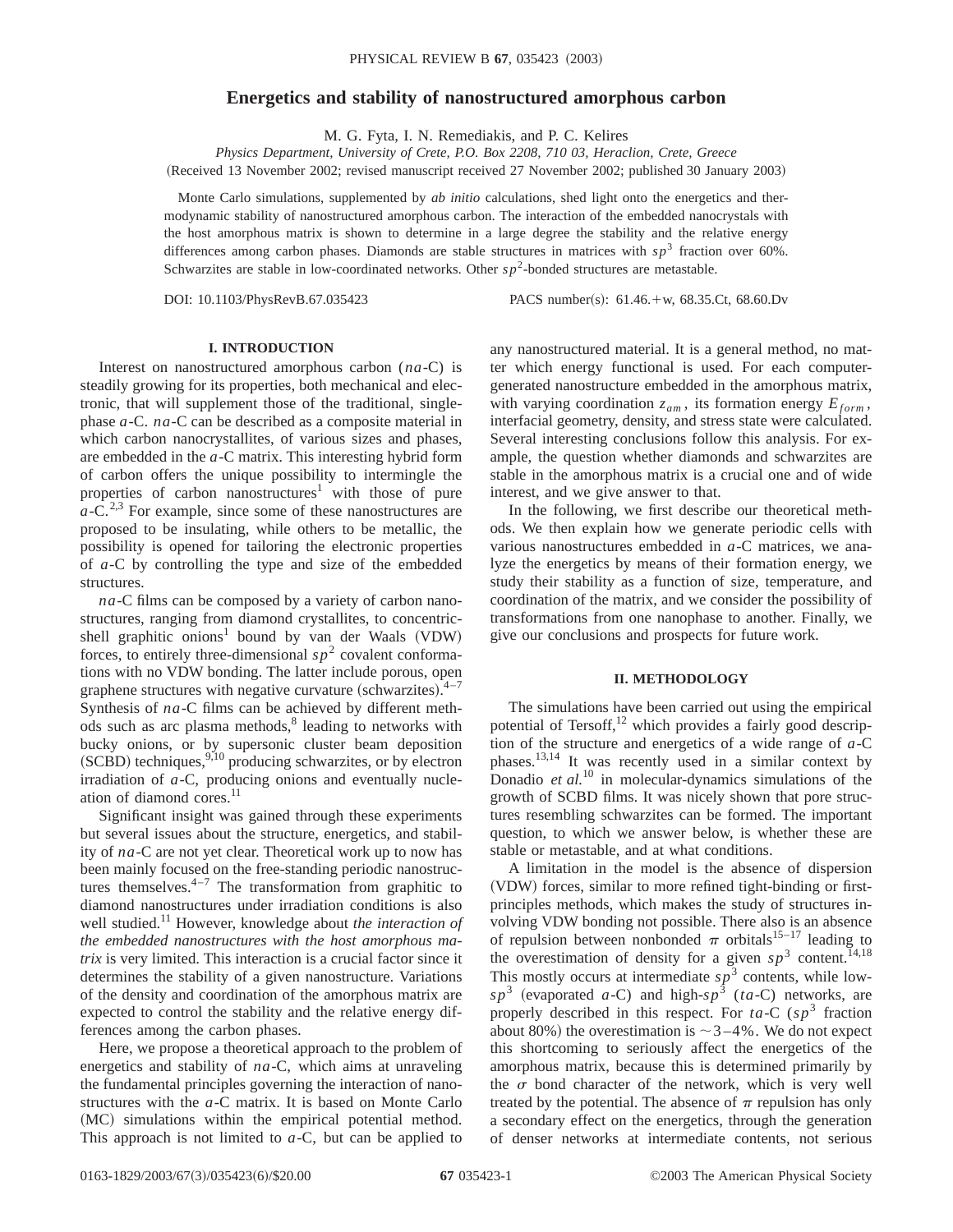

FIG. 1. Energies relative to diamond calculated for various polymorphs of carbon as a function of the density. Filled symbols show results with the Tersoff potential, open symbols denote *ab initio* results. G stands for graphite (the empirical result is for a single layer). Other abbreviations are explained in the text.

enough to change the trends reported here.

Since the system under study is a composite material, and crystalline nanograins are part of it, it is necessary to show that the empirical potential is adequate in describing these phases. So, in order to establish the reliability of the potential for the present problem, we calibrated and checked it with respect to the energetics of various crystalline carbon structures by comparing to *ab initio* calculations. For the latter, we used the Vienna Ab-initio Simulation Package (VASP) code.<sup>19</sup> We selected a number of structures that are each one of them *representative of a specific group of conformations*, and which are subsequently embbeded in amorphous matrices: (i) diamond  $(D)$ ; (ii) the BC8 structure for carbon (internal parameter  $x=0.0937$ , fourfold coordinated with high density, a high-pressure phase; (iii) polybenzene  $(6.8<sup>2</sup>D)$ , a threefold-coordinated structure with negative curvature, and with a *D* periodic minimal surface, that can be described as a three-dimensional linkage of benzenelike rings; $<sup>6</sup>$  (iv) another</sup>  $s p^2$ -bonded, negative-curvature structure,  $6.8^2 P$ , with a P minimal surface, described as a condensation of truncatedicosahedral  $C_{60}$  molecules;<sup>6</sup> (v) PCCM (porous conducting carbon modification), an  $sp^2$ -bonded structure with eightfold rings, described as a dense packing of compressed nanotubes with shared walls;<sup>7</sup> and (vi)  $C_{168}$ , the low-density, negativecurvature schwarzite structure ("buckygym") proposed by Vanderbilt and Tersoff.<sup>4</sup> Structures  $(iii)$ – $(vi)$  do not involve VDW bonding. Onionlike shell structures bound by VDW forces cannot be treated with the present potential. However, polybenzene,  $6.8^2P$ , and PCCM can be considered as candidate structures resulting from fragmentation and distortion of embedded fullerenes and nanotubes in amorphous matrices. There is extensive experimental research on this method of producing composite carbon films. $20-23$ 

The energies of these structures relative to diamond as a function of the density are given in Fig. 1. Our *ab initio* energies for  $6.8^2D$ ,  $6.8^2P$ , BC8, and PCCM are consistent with previous results.<sup>6,7</sup> Overall, there is very good agreement between the empirical and the *ab initio* calculations both with respect to the energies and the density of the struc-



FIG. 2. Cuts from snapshots of four embedded nanostructures: (a)  $D$ ; (b)  $6.8<sup>2</sup>D$ ; (c) PCCM; (d)  $C_{168}$ . Open spheres denote atoms in the amorphous matrix. Dark spheres show atoms in the nanocrystals. For clarity, several atoms in the amorphous matrix are not shown to reveal the structures.

tures, providing confidence in using this potential for the investigation of *na*-C. The agreement is particularly good for the  $C_{168}$  schwarzite. Only in the case of PCCM a noticeable relative energy difference exists, but it does not affect the trends in our investigations. The lowest energy structure is polybenzene, followed closely by PCCM and  $C_{168}$ . The highest energy structure is BC8, as expected, since it is a high-pressure phase.

### **III. RESULTS AND DISCUSSION**

#### **A. Generation of structures**

The embedded nanostructures are formed by MC melting and subsequent quenching at constant volume the corresponding crystal structures, while keeping a certain number of atoms in the central portion of the cells frozen in their ideal crystal positions. Periodic boundary conditions are applied to the cells. The total number of atoms ranges from  $\sim$  2500 to 4096, depending on the structure, while the number of atoms in the nanocrystals ranges from  $\sim$  300 to 500.

After quenching, which produces amorphization of the surrounding matrix, the cells are thoroughly relaxed with respect to atom positions and density. Relaxations are particularly important at the interface region, where the crystallites mainly adjust to the host environment. Cells with varying coordination (density) of the amorphous matrix can be formed by changing the initial starting density (volume) of the crystal structures. The size (radius) of the nanocrystals is controlled by the choice of the number of the shells kept frozen during quenching. Their shape depends on the particular crystal symmetry.

Four of the generated composite cells with embedded nanostructures are illustrated in Fig. 2. In these snapshots, diamond is embedded in a highly tetrahedral matrix (*zam*  $\approx$  3.8), polybenzene and PCCM are embedded in a typical *a*-C matrix ( $z_{am} \approx 3.2$ ), and C<sub>168</sub> schwarzite is embedded in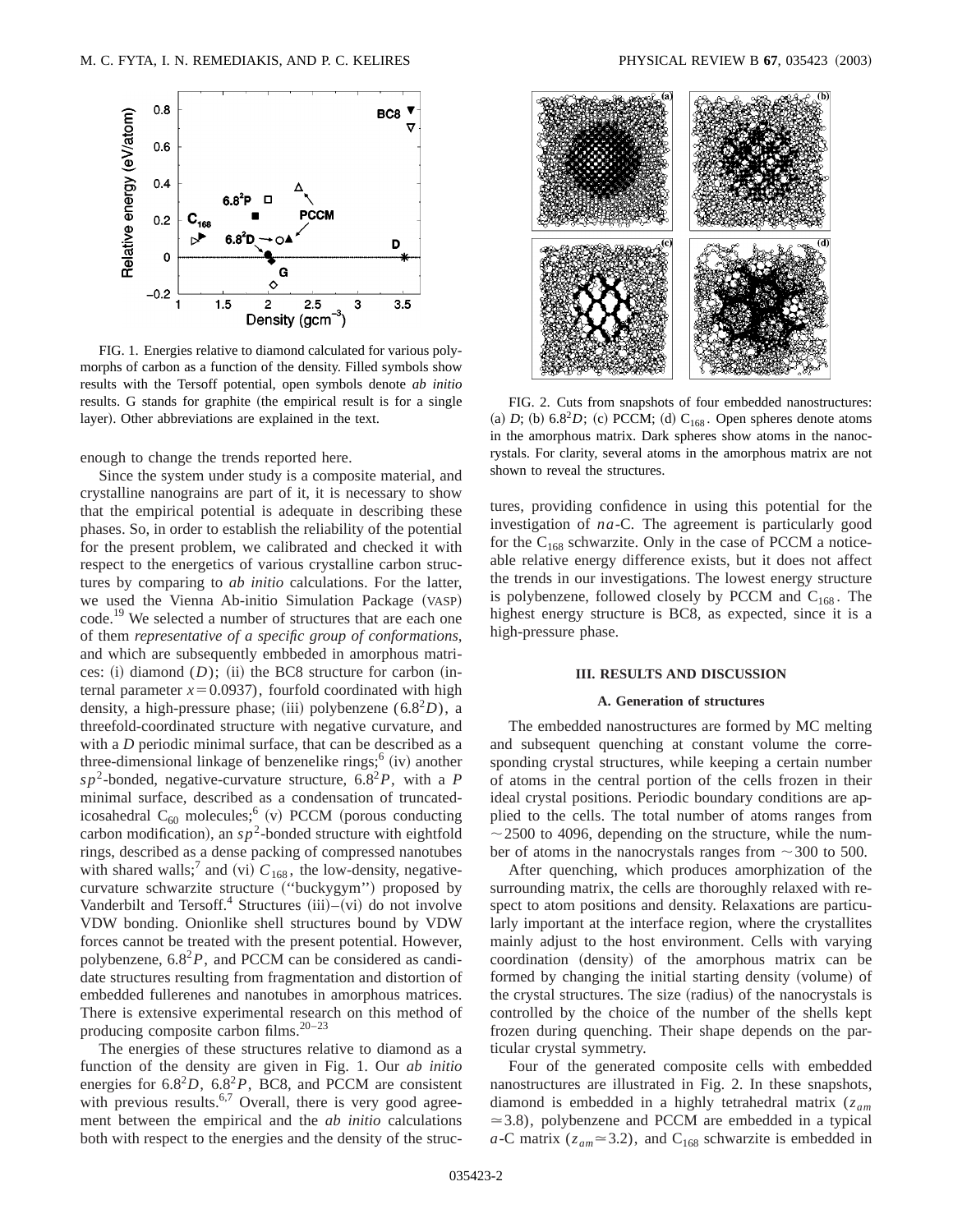a low-density matrix ( $z_{am} \approx 2.8$ ). In the latter cell, the amorphous matrix exhibits a characteristic open nanoporous structure resembling random pore schwarzites.<sup>10,24</sup> In the polybenzene and PCCM cells, the matrix is more or less homogeneous, in this sense, but characteristic benzenelike and eightfold rings, respectively, can be easily identified. In the diamond cell, it is interesting to note that there is a remarkable tendency of  $sp^3$  atoms in the matrix to gather and enrich the interface region around the nanodiamond. A careful inspection of the local structure reveals an increasing degree of crystallinity, indicating that such tetrahedral atoms may act as possible nucleation centers for expanding the size of the diamond nanocrystal under the appropriate conditions. We discuss this further below.

### **B. Formation energies**

The central issue of interest in this paper concerns the energetics and stability of the nanostructures. Whether a certain nanocrystal is stable or not cannot be told by just comparing the total energy of the composite structure to a reference energy, e.g., diamond. One needs to consider the interaction of the embedded configuration with the host. Here, this is taken care of properly by defining the *formation energy* of a nanocrystal, given by

$$
E_{form} = E_{total} - N_a E_a - N_c E_c, \qquad (1)
$$

where  $E_{total}$  is the total cohesive energy of the composite system (amorphous matrix plus nanocrystal), calculated directly from the simulation,  $E_c$  is the cohesive energy per atom of the respective crystalline phase,  $N_c$  is the number of atoms in the nanocrystal,  $N_a$  is the number of atoms in the amorphous matrix, and  $E_a$  is the cohesive energy per atom of the pure, undistorted amorphous phase (without the nanocrystal) with coordination  $z_{am}$ . A negative value of  $E_{form}$ denotes stability of the nanostructure, a positive value indicates metastability.

To compute  $E_{form}$ , we need  $E_a$  for an arbitrary  $z_{am}$ . This is obtained in the following way. We carried out an extensive energetics study of  $a$ -C as a function of coordination, or  $s p<sup>3</sup>$ fraction, over the whole region where *a*-C is a rigid material. Such a study has not been done before. The results of calculations of the cohesive energy of a number of *a*-C configurations are plotted in Fig. 3. The minimum of energy is, not surprisingly, at  $z_{am} = 3$ , where predominance of  $sp^2$  bonding is taking place. With increasing coordination,  $E_a$  becomes higher because the mixed  $(sp^3/sp^2)$  phase is strained.<sup>13,14</sup> This is maximized in the tetrahedral region. On the other side, characterized by configurations with many twofold atoms, the variation is more steep with the maximum energy occuring when the networks become floppy ( $z_{am} \approx 2.4$ ).<sup>25</sup> A cubic polynomial best fits the  $z_{am} \geq 3$  region, while a linear fit applies to the  $z_{am}$ <3 region. From these fits one can extract  $E_a$  for any arbitrary value of  $z_{am}$ .

We remind the reader that the absence of  $\pi$  repulsion in the potential generates somewhat denser networks in the intermediate region (3.3 $\lt z_{am}$  $\lt$ 3.6). This, in turn, overestimates the cohesive energies. Correction of this would slightly shift the energies in this region to higher values,



FIG. 3. Cohesive energy versus coordination for *a*-C configurations. Lines are fits to the points.

producing a straight line in Fig. 3, but the trends reported here, based on relative energy differences, remain unaltered.

For each one of the six nanostructures considered in this work, we have generated a series of cells with different *zam* of the amorphous matrix, but keeping the size of the nanocrystal constant. Then, application of the above methodology yielded  $E_{form}$  as a function of  $z_{am}$ . The energy curves resulting from this analysis are shown in Fig. 4. There are a number of important aspects of these results. The first concerns the question of thermodynamic stability. A stable structure has, in principle, the potential to expand against the surrounding matrix, provided that the barriers for this transformation can be overcome. Of the six nanostructures considered, only diamond and the  $C_{168}$  schwarzite are actually



FIG. 4. Formation energies of the six nanostructures considered versus coordination of the amorphous matrix. Lines are fits to the points.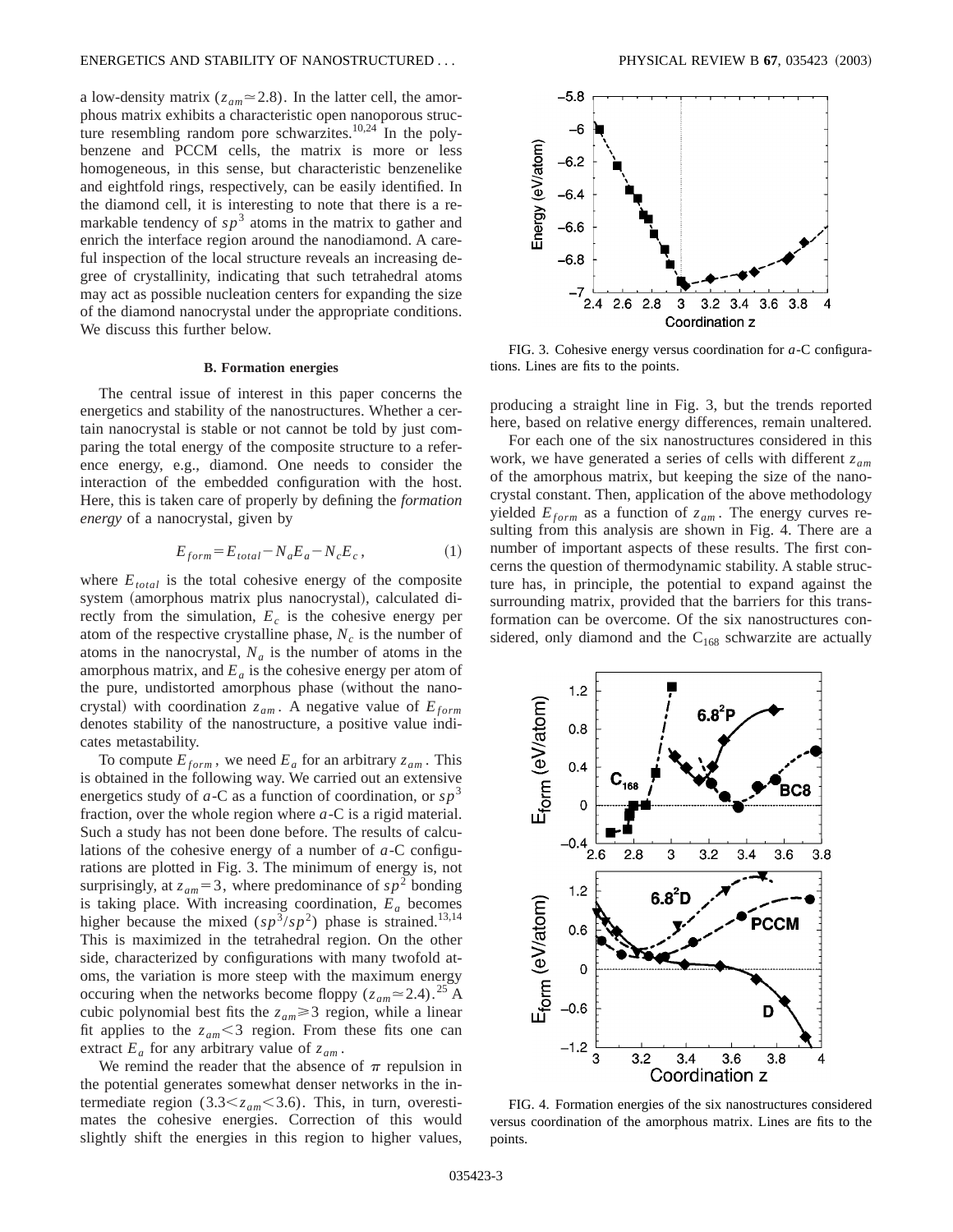stable structures ( $E_{form}$ <0), the former at high  $z_{am}$  ( $\rho_{am}$ )  $\geq 3$  g cm<sup>-3</sup>), the latter at low  $z_{am}$  ( $\rho_{am} \leq 1.2$  g cm<sup>-3</sup>). With increasing (decreasing)  $z_{am}$  diamonds (C<sub>168</sub>) become more stable, respectively. Yet, diamonds are overall relatively more stable than schwarzites. The enhanced stability of diamonds in highly tetrahedral networks indicates that once nucleation centers are formed, possibly by intense ion irradiation, large diamond regions can be further grown.

The other nanostructures studied in this work are metastable  $(E_{form} > 0)$  through the whole coordination range. However, their curves exhibit a well defined local minimum at which  $E_{form}$  is quite small, suggesting that their synthesis is possible, and that they can be maintained in the amorphous matrix under moderate conditions of temperature and pressure.

Remarkably, there is a reversal of relative stability between these embedded metastable phases, contrasted to their free-standing energetics. Take for example the case of the  $BC8$  structure, which initially is the highest in energy (see Fig. 1) but when embedded in a matrix with  $z_{am} \approx 3.4$  becomes only slightly metastable. This demonstrates the significance of the interaction between the crystallite and the host. The interaction becomes favorable when the amorphous environment enforces relaxations in the BC8 nanocrystal that shift the bond lengths and angles to more tetrahedral values. Specifically, there are two sets of bond lengths and angles in the BC8 structure: three bonds are 1.62 Å long and one is  $1.44$  Å long (relaxed with the present potential). The angle subtended by a long and a short bond is 101.5°, and by two long bonds 116.1°. The embedding induces a shift of the short bond to 1.52 Å, while the longer bond remains unaltered, and of the small angle to  $109°$  (the large angle remains the same). A similar reversal in relative stability occurs between polybenzene and PCCM. The latter becomes more stable in the amorphous matrix.

The transition of diamonds from metastability to stability at  $z_{am} \approx 3.6$  gives us the opportunity to furnish a quantitative definition of tetrahedral *a*-C (*ta*-C), vaguely referred to as the form of  $a$ -C with a high fraction of  $sp<sup>3</sup>$  bonding. We define *ta*-C as the form of *a*-C with a fraction of  $sp^3$  sites above 60%, *in which diamond crystallites are stable*. In other words, the predominantly tetrahedral amorphous network of *ta*-C is able to sustain its crystalline counterpart. Networks with  $sp^3$  fractions below 60% do not belong to the class of *ta*-C materials, because they cannot be transformed into a stable nanocrystalline state.

One way of checking the stability of nanocrystals, besides referring to  $E_{form}$ , is to subject them to thermal annealing. A stable structure should be sustained in the amorphous matrix, while a metastable structure should shrink in favor of the host. We quantitatively demonstrate this by means of the tetrahedral vector  $v_t$ , which is the sum of the vectors pointing from an atom to its nearest neighbors, and shows the deviation from ideal tetrahedral geometry. The magnitude of this quantity is plotted in Fig. 5 for diamond crystallites, in both the stable and metastable regions, ''as grown'' and after annealing. The nanocrystals have a radius of  $\sim 8.5$  Å. Already before annealing, the metastable nanocrystal is heavily



FIG. 5. Variation of the magnitude of the tetrahedral vector as a function of distance from the center of diamond nanocrystals. A zero value indicates ideal tetrahedral geometry. Main figure: metastable case; inset: stable case. Arrows denote position of the interface. Solid line: as grown; dashed line: anneal at 1500 K; dashdotted: anneal at 2000 K.

deformed in the outer regions near the interface with the amorphous matrix. The stable one is only slightly deformed. Upon annealing, it is evident that the former structure extensively shrinks, and only a small core remains intact, while the stable structure retains its tetrahedral geometry.

In principle, a stable nanocrystal not only retains its shape and structure upon annealing but, as said earlier, should expand against the amorphous matrix. We have not seen this to happen dynamically in the simulations, which were carried out at relatively high temperatures  $(1500-2000 \text{ K})$  to accelerate the deterioration of the unstable nanocrystals. Actually, such a thermal annealing experiment, either in the laboratory or on the computer, should take place at temperatures below 1200 K, i.e., in the region where the tetrahedral amorphous network is stable against the transformation of  $sp^3$  to  $sp^2$ bonding.13 It is doubtful that growth of diamonds will be observed dynamically in simulations at these temperatures because of the enormous computational time needed, but we expect this to happen experimentally.

#### **C. Phase transformations**

Another interesting aspect of our results is that the formation energies of  $6.8^2D$  and PCCM at their minimum (see Fig. 4) are only slightly lower than diamond's at the same  $z_{am}$ . This suggests the possibility of ready transformation of  $s p<sup>2</sup>$ -bonded structures to diamond under the appropriate conditions of pressure. To check whether such conditions exist, we calculated the stress fields within the embedded nanocrystals. We found high compressive atomic stresses $13$  in both  $6.8<sup>2</sup>D$  and PCCM that approach 50 GPa in the center, even at their minimum-energy configurations. This is illustrated in Fig. 6 for both cases. The compressive stress reduces as we move radially outwards to the interface. (For  $6.8<sup>2</sup>D$ , it remains high up to two thirds of the nanocrystal radius.) The origin of the compression is attributed to the lower density and the more open configurations of these nanocrystals com-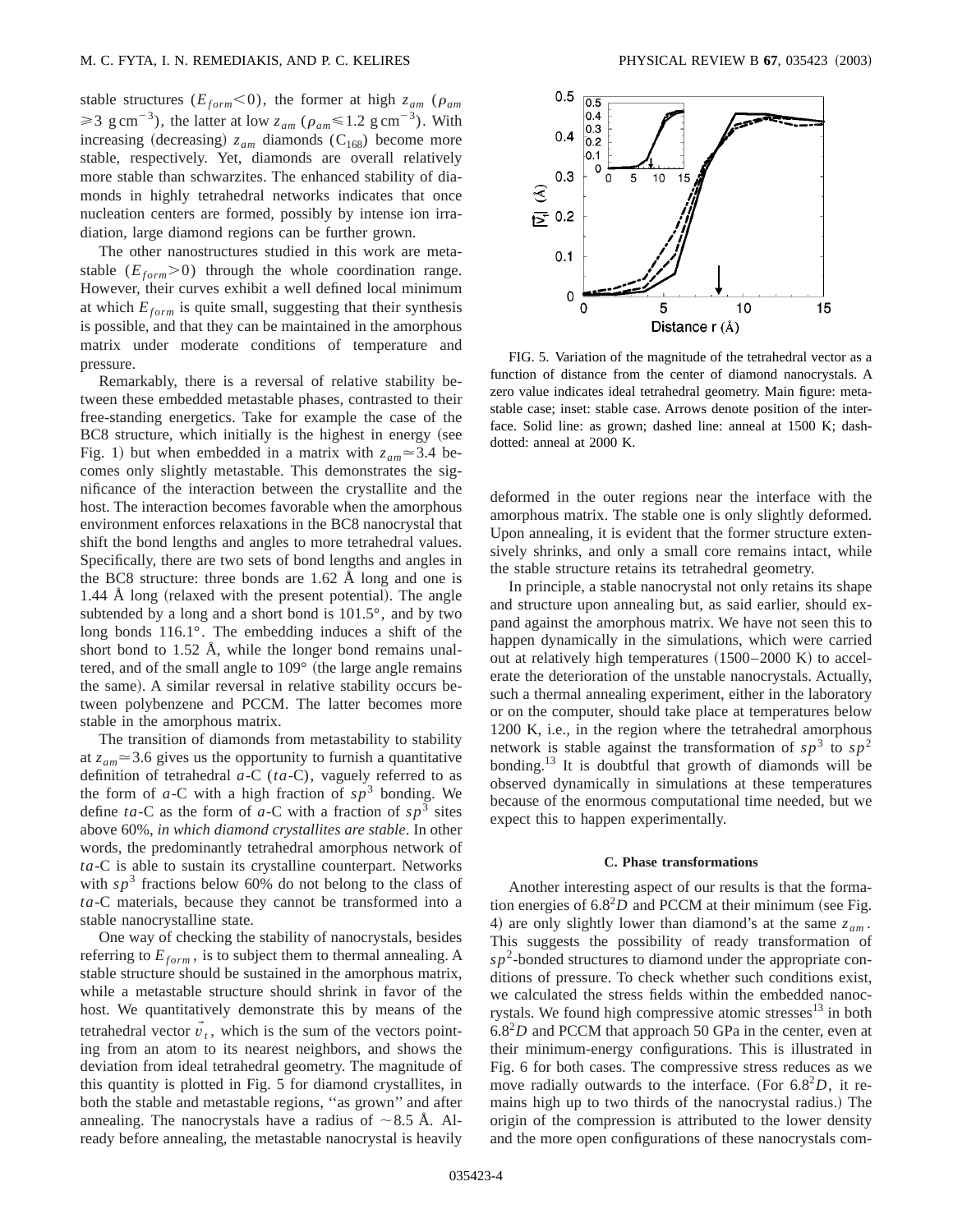

FIG. 6. Atomic stresses in PCCM and 6.82*D* nanocrystals, averaged over subsequent spherical shells of width 2.1 Å, as a function of the distance from the center. The stresses are calculated at  $300$  K. In our formalism (Ref. 13) positive values denote compressive stresses. Lines are fits to the points.

pared to the amorphous background. On the other hand, diamond nanocrystals in a *ta*-C matrix are somewhat denser than the tetrahedral amorphous network around them, and they are found to be under slight tensile stress.

Such huge compressive stresses in the center of the  $sp^2$ -bonded structures are proper conditions to locally instigate the  $s p^2 \rightarrow s p^3$  transition and the nucleation of diamond cores, provided that the barriers for the transformation are overcome by means of external pressure. (Compression is the favorable stress state for the formation of  $s p<sup>3</sup>$  local geometries.) $13$  Let us emphasize that the so-produced diamonds would be metastable, because their formation energies in this region are positive. Similar compressive conditions are thought to be responsible for the nucleation of diamond cores in the center of spherical onions under electron irradiation. $11$ 

#### **D. Size dependence**

Finally, we checked the stability of the embedded nanocrystals with respect to their size, while keeping the same *zam* for the amorphous matrix. An example of this analysis is shown in Fig. 7 for diamonds. The difference between a stable and a metastable nanocrystal is striking. The former has a deep minimum bounded by a steep branch at small radii, indicating a *critical size* of  $\sim$  6.5 Å, and by a barrier on the right that separates it from other less stable states. Note that, due to the periodic boundary conditions applied to the cells, each crystallite interacts with its neighboring images. This interaction is attractive for certain sizes (distances), e.g., for the minimum and the other low-energy states, and repulsive for other (barrier). On the other hand, all states of the second nanocrystal are metastable, and only a shallow local minimum is formed at a *larger* radius than the stable's one. Its critical size is also larger. These findings suggest that by necessity metastable diamonds are on the average larger, *albeit* more deformed, than stable diamonds in a *ta*-C matrix would be. Again, we stress out that metastable diamonds in a



FIG. 7. Formation energy of (a) stable and (b) metastable diamond nanocrystals versus size.

low-*zam* matrix would be sustained at moderately high temperatures for practical mechanical purposes, but for a better nanostructured material it is preferable to nucleate diamond cores in a *ta*-C matrix.

## **IV. CONCLUSIONS**

In conclusion, we have presented in this paper a method to analyze the stability of nanostructures embedded in an amorphous matrix. This powerful and yet simple approach has yielded detailed information about the energetics and stability of *na*-C, and gave insight into the interaction of nanocrystals with the amorphous environment. Although the number of representative nanostructures could be extended to include other structures suggested in the literature, we believe that the trends presented here are more general and encompass a wider range of situations relevant to *na*-C.

The central results of this analysis are: (i) only diamond and schwarzite nanocrystals, among those who have been studied, are stable structures in an amorphous matrix, but not in the whole range of  $z_{am}$ . The former are stable for  $z_{am}$  $\geq$ 3.6, the latter for  $z_{am} \leq$ 2.9; (ii) the other structures are metastable through the whole range of  $z_{am}$ , but they have low formation energies at well-defined local minima, indicating that can be synthesized and sustained at moderate conditions for practical purposes; (iii) there exists a possibility for transformation of the  $sp^2$ -bonded structures to metastable diamonds.

Future work includes the study of the electronic properties of *na*-C. It is interesting to investigate whether nanocrystalline inclusions in *a*-C alter its conductivity through the delocalization of the  $\pi$  states.<sup>2</sup> Work toward this goal is in progress.

#### **ACKNOWLEDGMENTS**

We are grateful to Efthimios Kaxiras for granting us access to the hardware resources of his group. This work was partly supported by a  $\Pi$ ENE $\Delta$  Grant No. 99 E $\Delta$  645, from the Greek General Secretariat for Research and Technology.